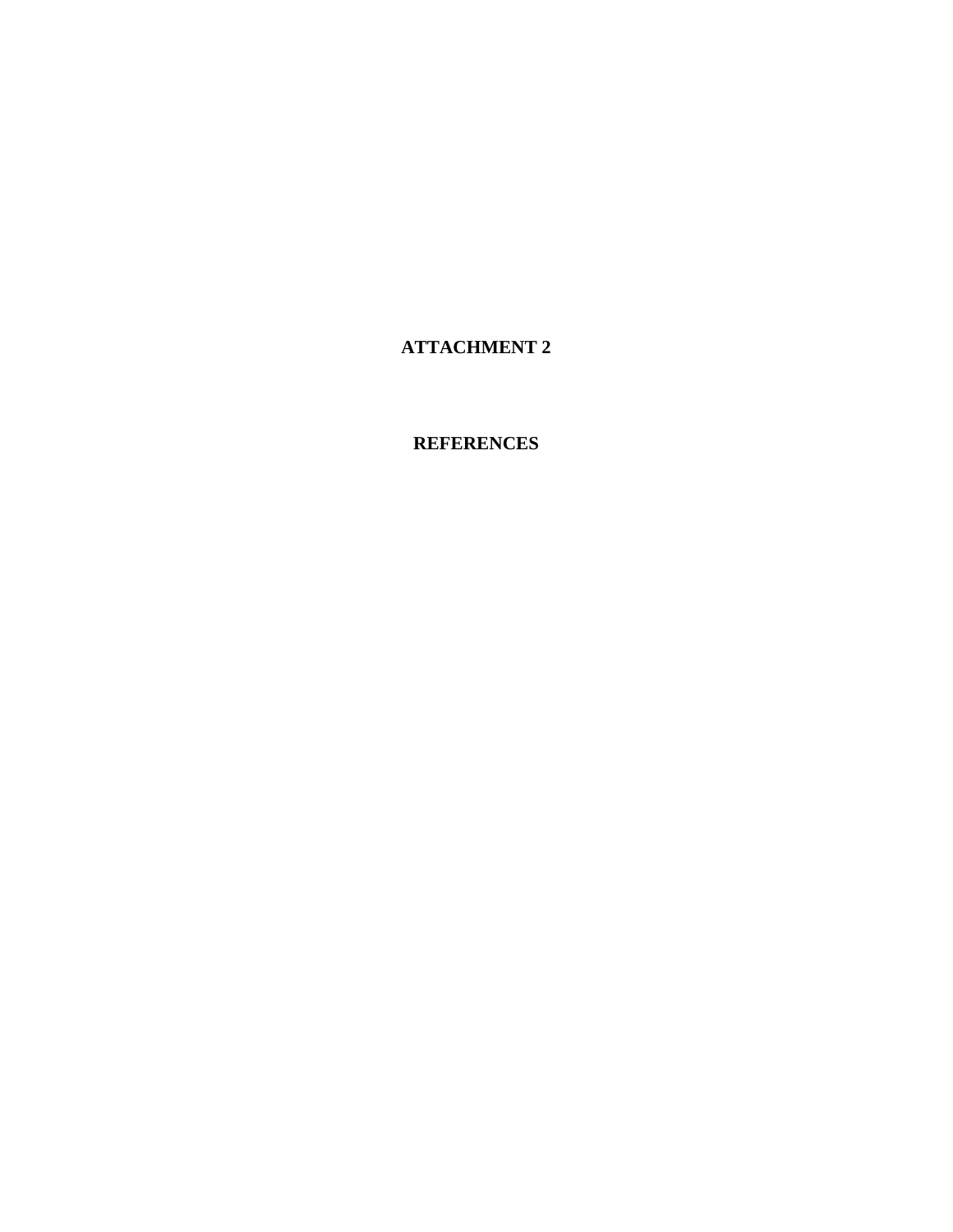## **References8**

- Interim Final Report, Hazardous Waste Consultation NO. 37-26-0176-89, Evaluation of Solid Waste Management Units (September 1988).
- Results of Radon Survey conducted during FY89/FY90 at Fort Ord (FO), Presidio of Monterey (POM), and Fort Hunter Liggett, as required by Army policy. Memorandum (1990).
- Fort Ord Federal Facility Agreement (November 19, 1990).
- Asbestos Survey Report For U.S. Army Corps of Engineers, Fort Ord Installation, Fort Ord, California (April 26, 1993).
- Final Community Environmental Response Facilitation Act (CERFA) Report (April 1994).
- U.S. Environmental Protection Agency (US EPA) Region IX's concurrence to the CERFA Report (April 19, 1994).
- Final Environmental Impact Statement Fort Ord Disposal and Reuse (June 1993).
- Fort Ord, California Disposal and Reuse Environmental Impact Statement, Record of Decision (December 1993).
- Supplemental Environmental Impact Statement Fort Ord Disposal and Reuse (June 1996).
- Fort Ord, California Disposal and Reuse Final Supplemental Environmental Impact Statement, Record of Decision (June 1997).
- Industrial Radiation Survey, Facility Close Out and Termination Survey, Fort Ord, California (January 10, 1994 – April 15, 1994).
- Record of Decision, Operable Unit 2, Fort Ord Landfills, Fort Ord, California (July 15, 1994).
- Basewide Remedial Investigation/Feasibility Study (RI/FS), Fort Ord, CA, (October 18, 1995).
- Field Investigation and Data Review, Solid Waste Management Units (August 1996).
- Draft Final Risk Assessment, Site 25 Former DRMO, Fort Ord, (October 14, 1996).
- Archive Search Reports (December 1993, November 1994, and December 1997).

<sup>&</sup>lt;sup>8</sup> The normal sequence for drafts and revisions of documents at the former Fort Ord is Preliminary Draft (for internal review and comment), Draft (for regulatory agency and public review and comment), and Draft Final (final document which addresses all comments from the regulatory agencies and the public). As such, the Draft Final version is typically considered to be the final version. On rare occasion, not all comments are resolved by the Draft Final stage and a Final version of the document will be issued.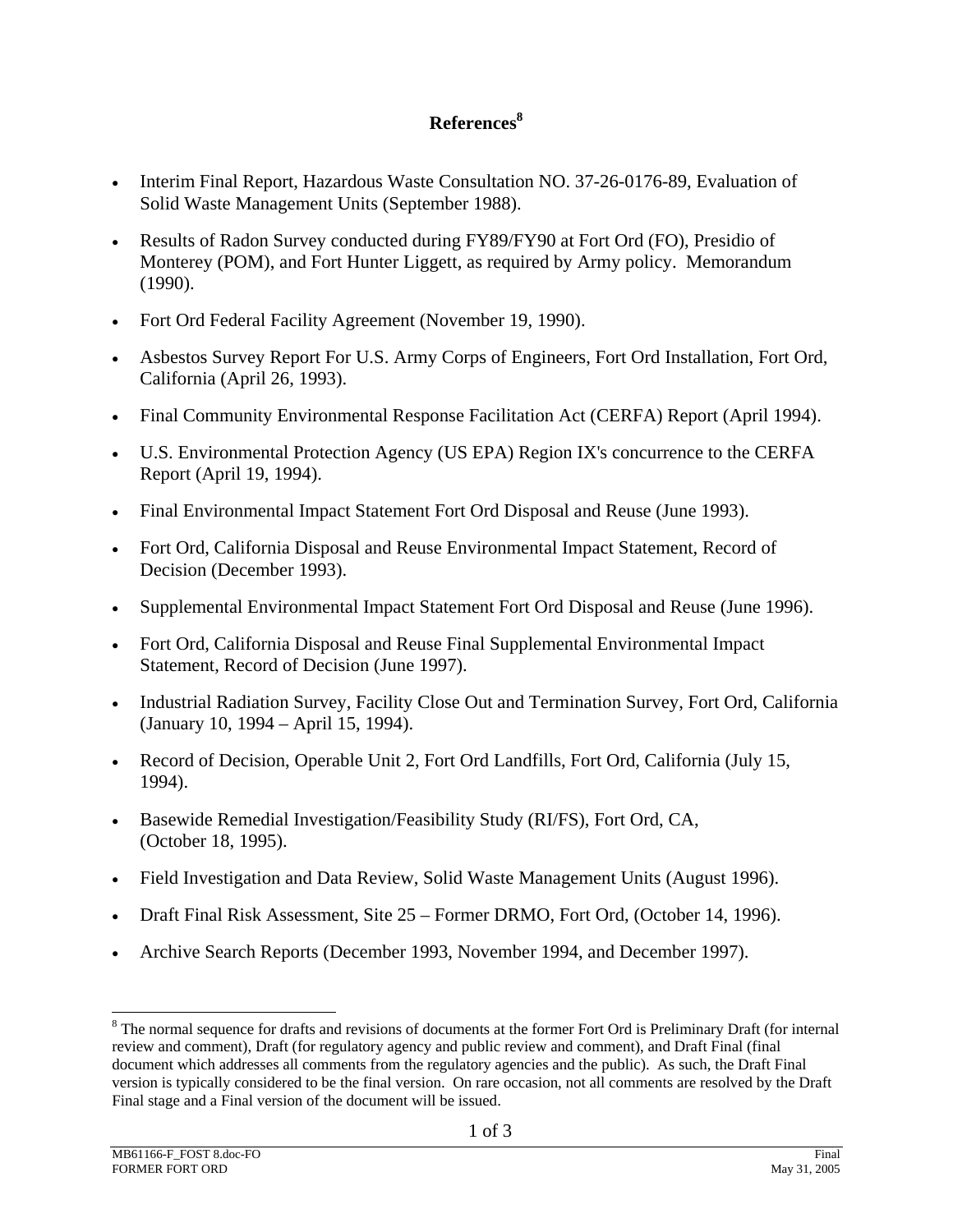- Record of Decision, Basewide Remedial Investigation Sites, Fort Ord, California, (January 13, 1997).
- Installation-Wide Multispecies Habitat Management Plan (HMP) for Former Fort Ord, California (April 1997).
- Underground And Aboveground Storage Tank Management Plan Update, Former Fort Ord and Presidio of Monterey, Monterey County, California (March 13, 1998).
- Interim Action Confirmation Report, Site 39A East Garrison Ranges, Former Fort Ord, California (October 18, 1998).
- Biological and Conference Opinion on the Closure and Reuse of Fort Ord, Monterey County, California (1-8-99-F/C-39R), (March 30, 1999).
- Remedial Action Confirmation Report, Site 31 Remedial Action, Basewide Remediation Sites, Former Fort Ord, California (April 1999).
- Ordnance and Explosives (OE) RI/FS Literature Review Report, Former Fort Ord, California (January 2000).
- Track 0 Technical Memorandum, Ordnance and Explosives Remedial Investigation/ Feasibility Study, Former Fort Ord, California (January 21, 2000).
- Superfund Proposed Plan: No Action Is Proposed For Selected Areas At Fort Ord, California (February 1, 2000).
- Draft Final Post-Closure Operation and Maintenance Plan, Areas B through F Remedial Action, Operable Unit 2 Landfills, Fort Ord, California (May 2000).
- Technical Memorandum, Support Documentation, Potential OE Issues, Parcel E4.3.1, Finding of Suitability for Early Transfer, Housing Areas and Former Garrison Parcels, Former Fort Ord, California (May 2, 2001).
- Final SS/OS Sampling After-Action Report, Inland Range Contract, Former Fort Ord, California, Site OE-45 (September 30, 2001).
- Final SS/GS Sampling After-Action Report, Inland Range Contract, Former Fort Ord, California, Site OE-45 (September 30, 2001).
- Final 100% Grid Sampling 4 OE Removal After Action Report, Inland Range Contract, Former Fort Ord, California, Site OE-15 Seaside 1-4, DRO.02 and MoCo 1 and 2 (October 13, 2001).
- Assessment East Garrison Parker Flats Land Use Modifications, Fort Ord California (May 1, 2002).
- York School Letter of Final Report (May 28, 2002).